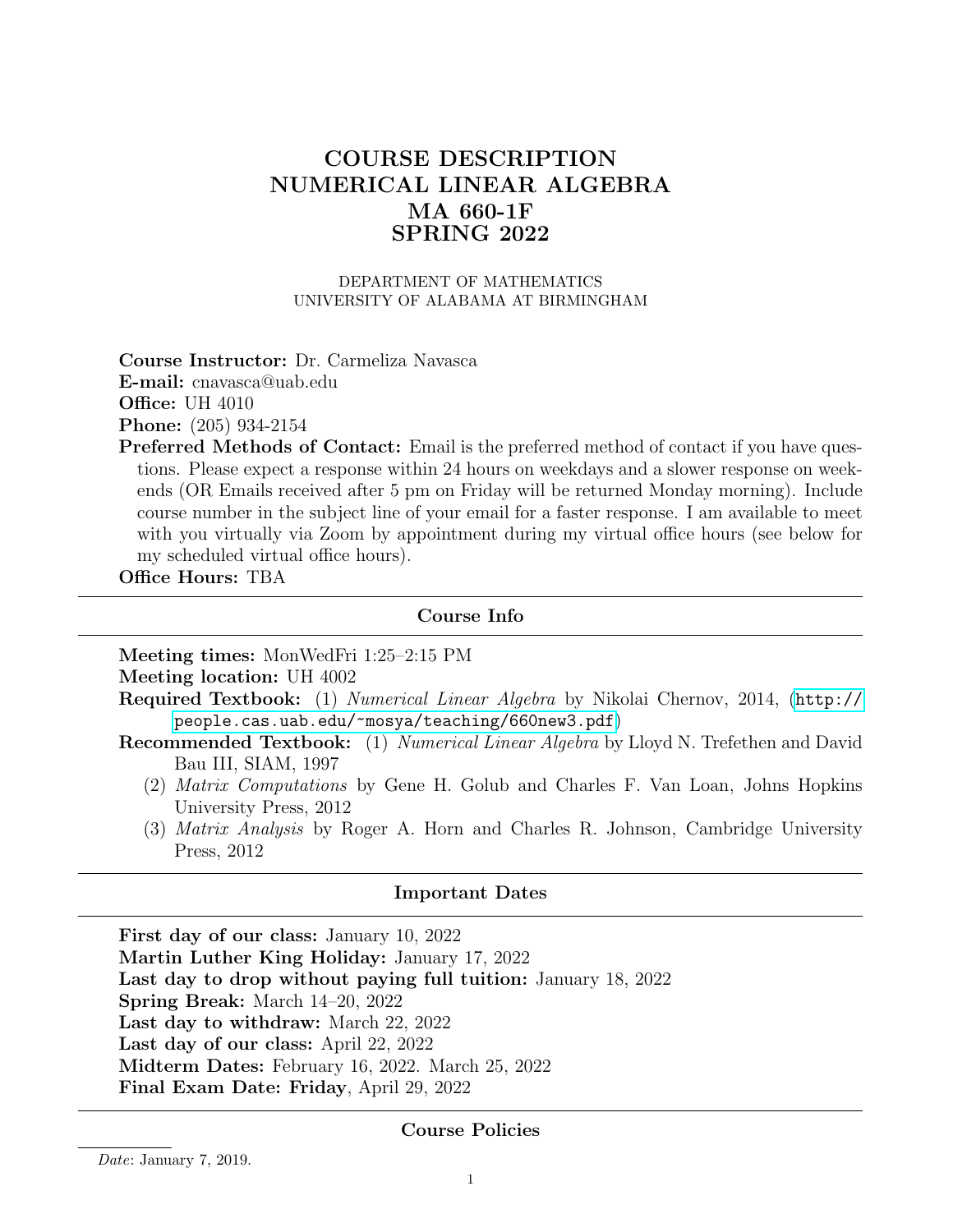- Please make sure that you are able to receive e-mail through your Blazer-ID account.
- If your are contacted by the Early Alert Program, you should consider taking advantage of the services it offers.
- If you wish to request a disability accommodation please contact DSS at 934-4205 or at dss@uab.edu.

# Course Description

Vector and matrix norms; SVD; stability, condition numbers, and error analysis; QR factorization; least squares problems; computation of eigenvalues and eigenvectors; iterative methods; implementation of algorithms

# Class Management via Canvas

- Homework problems will be posted in canvas (<http://www.uab.edu/online/canvas>). Other class materials (class announcements, codes, grades and etc.) will be in canvas. Students should log in to canvas at least three times a week! (I prefer to receive emails via canvas.)
- I will NOT collect your homework in class. Homework will be uploaded in canvas before the due date.
- If you miss an exam, you will receive "0" as your exam grade. A medical excuse with proper documents may be acceptable for an exam exemption; then, the grade weight distribution will be adjusted, i.e. the midterm exam weight will be added to the final exam weight.

### Assessment Procedures

- Student achievement will be assessed by the following measures:
	- Weekly homework. Homework will be due weekly. There will be no extension of deadlines for any reason. Homework contributes 30% to the course average.
	- Project The project contributes 10% to the course average.
	- $-$  Midterm exams. Each midterm exam contributes 15% to the course average.
	- **Final exam.** The final exam contributes  $30\%$  to the course average.
- Your final grade is determined according to the following table:

| Course performance: $  88-100   75-87   50-74  $ below 50 |  |  |
|-----------------------------------------------------------|--|--|
| Final Grade:                                              |  |  |

### Past JPE Problems

These problems are posted in

<https://www.uab.edu/cas/mathematics/graduate/phd/qualifying-exams-testbank>. We will have several review sessions based on these JPE problems. Moreover, you are encouraged to do the additional problems given in the homework assignments.

# Masking Requirements

Mask-wearing has proven to be one of the most successful mitigation strategies used to combat spread of the various variants of the COVID-19 virus. UAB requires face coverings indoors on campusregardless of vaccine status. Students who do not follow this requirement can be reported to Student Conduct.